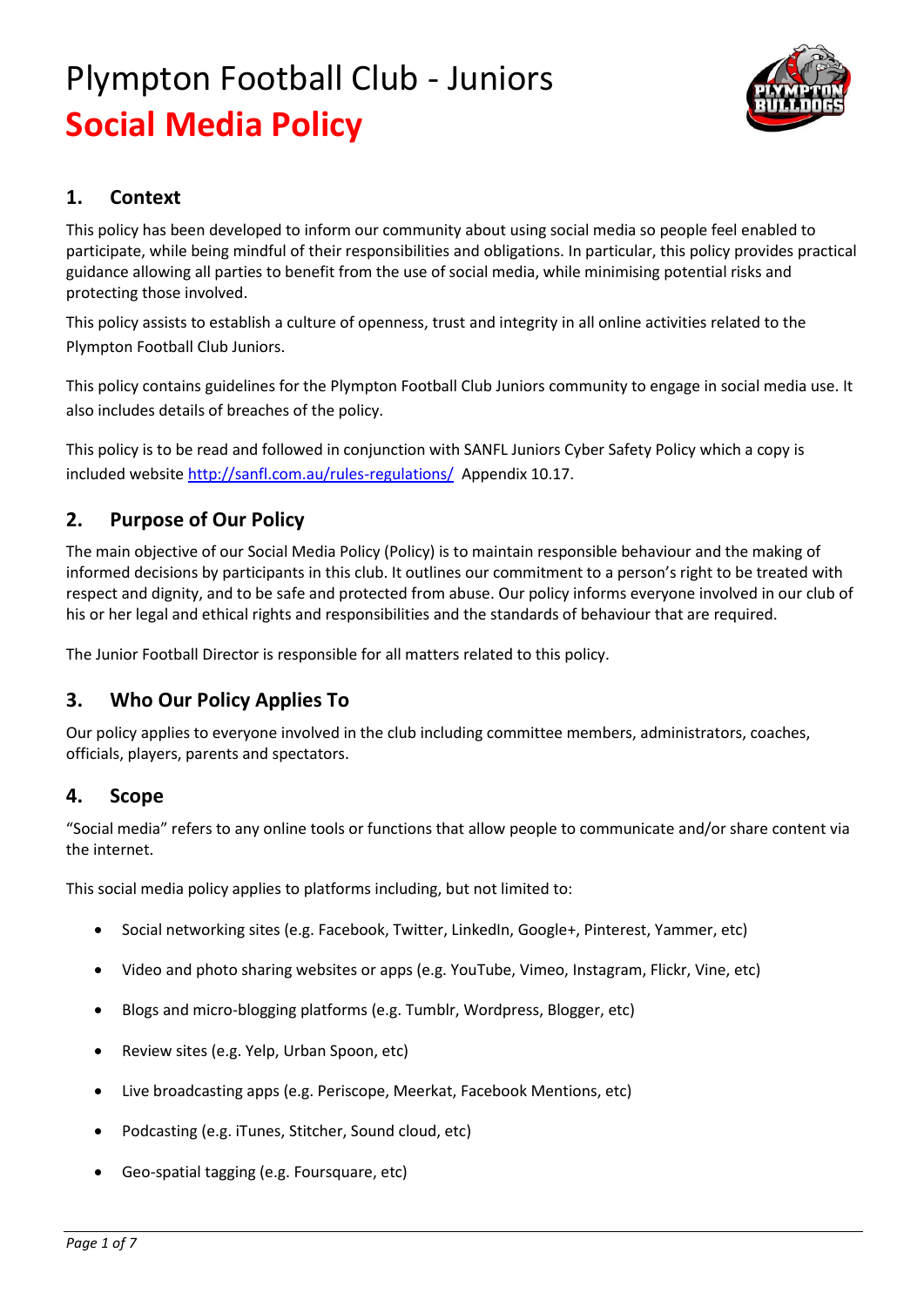

- Online encyclopaedias (e.g. Wikipedia, etc)
- Instant messaging (e.g. SMS, Skype, Snapchat, WhatsApp, Viber, etc)
- Online multiplayer gaming platforms (e.g. World of Warcraft, Second life, Xbox Live, etc)
- Online voting or polls
- Public and private online forums and discussion boards
- Any other online technologies that allow individual users to upload and share content.

This policy is applicable when using social media as:

- an officially designated individual representing Plympton Football Club Juniors on social media; and
- if you are posting content on social media in relation to Plympton Football Club Juniors that might affect the Plympton Football Club Juniors' business, products, services, events, sponsors, members, reputation, or those of the Plympton Sport & Recreation Club or its affiliated sporting codes, or the SANFL Junior Football League.

NOTE: This policy does not apply to the personal use of social media where it is not related to or there is no reference to Plympton Football Club Juniors or its business, competitions, teams, participants, products, services, events, sponsors, members or reputation. However, any misuse by you of social media in a manner that does not directly refer to the Plympton Football Club Juniors may still be regulated by other policies, rules or regulations of the Plympton Football Club Juniors.

## **5. Using Social Media in an Official Capacity**

You must be authorised by the Junior Football Director before engaging in social media as a representative of the Plympton Football Club Juniors.

### **6. Guidelines**

You must adhere to the following guidelines when using social media related to the Plympton Football Club Juniors or its business, products, competitions, teams, participants, services, events, sponsors, members or reputation.

### **6.1 Use common sense**

Whenever you are unsure as to whether or not the content you wish to share is appropriate, seek advice from others before doing so or refrain from sharing the content to be on the safe side.

When using social media, the lines between public and private, personal and professional, may be blurred. Remember, you are an ambassador for the Plympton Football Club Juniors.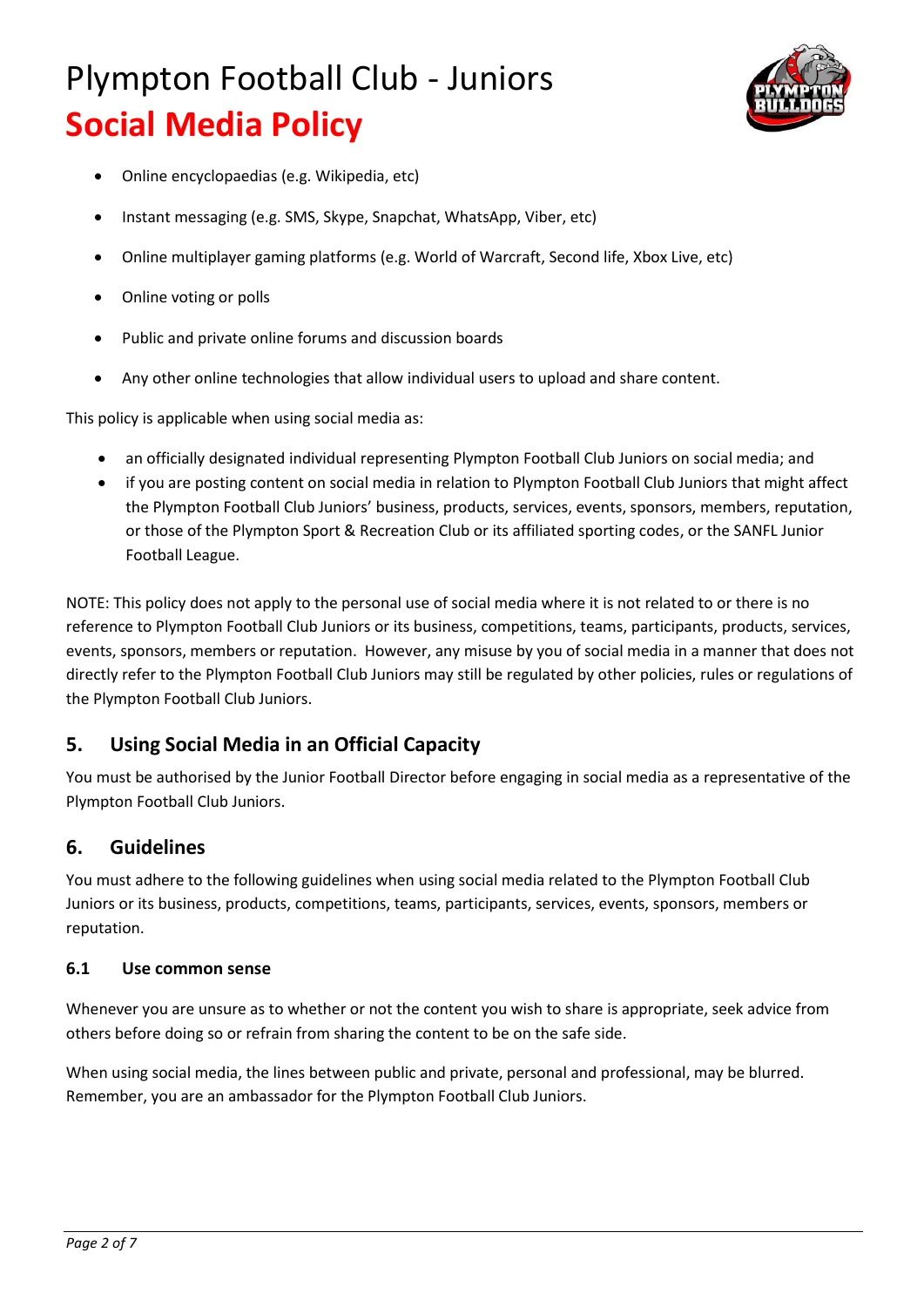

### **6.2 Protecting your privacy**

Be smart about protecting yourself and your privacy.

When posting content online there is potential for that content to become publicly available through a variety of means, even if it was intended to be shared privately. Therefore, you should refrain from posting any content online that you would not be happy for anyone to see, even if you feel confident that a particular individual would never see it.

Where possible, privacy settings on social media platforms should be set to limit access. You should also be cautious about disclosing your personal details.

### **6.3 Honesty**

Your honesty—or dishonesty—may be quickly noticed in the social media environment. Do not say anything that is dishonest, untrue or misleading. If you are unsure, check the source and the facts before uploading or posting anything. The Plympton Football Club Juniors recommends erring on the side of caution – if in doubt, do not post or upload.

Do not post anonymously, using pseudonyms or false screen names. Be transparent and honest. Use your real name, be clear about who you are and identify any affiliations you have.

If you have a vested interest in something you are discussing, point it out. If you make an endorsement or recommendation about something you are affiliated with, or have a close relationship with, you must disclose that affiliation.

The web is not anonymous. You should assume that all information posted online can be traced back to you. You are accountable for your actions both on and offline, including the information you post via your personal social media accounts.

#### **6.4 Use of disclaimers**

Wherever practical, include a prominent disclaimer stating who you work for or are affiliated with (e.g. member of the Plympton Football Club Juniors) and that anything you publish is your personal opinion and that you are not speaking officially. This is good practice and is encouraged, but don't count on it to avoid trouble – it may not have legal effect.

#### **6.5 Respect confidentiality and sensitivity**

When using social media, you must maintain the privacy of the Plympton Football Club Juniors' confidential information. This includes information that is not publically accessible, widely known, or not expected to be shared outside of the Plympton Football Club Juniors.

Remember, if you are online, you are on the record—much of the content posted online is public and searchable.

Within the scope of your authorisation by the Plympton Football Club Juniors, it is perfectly acceptable to talk about the Plympton Football Club Juniors and have a dialogue with the community, but it is not okay to publish confidential information of the Plympton Football Club Juniors. Confidential information includes things such as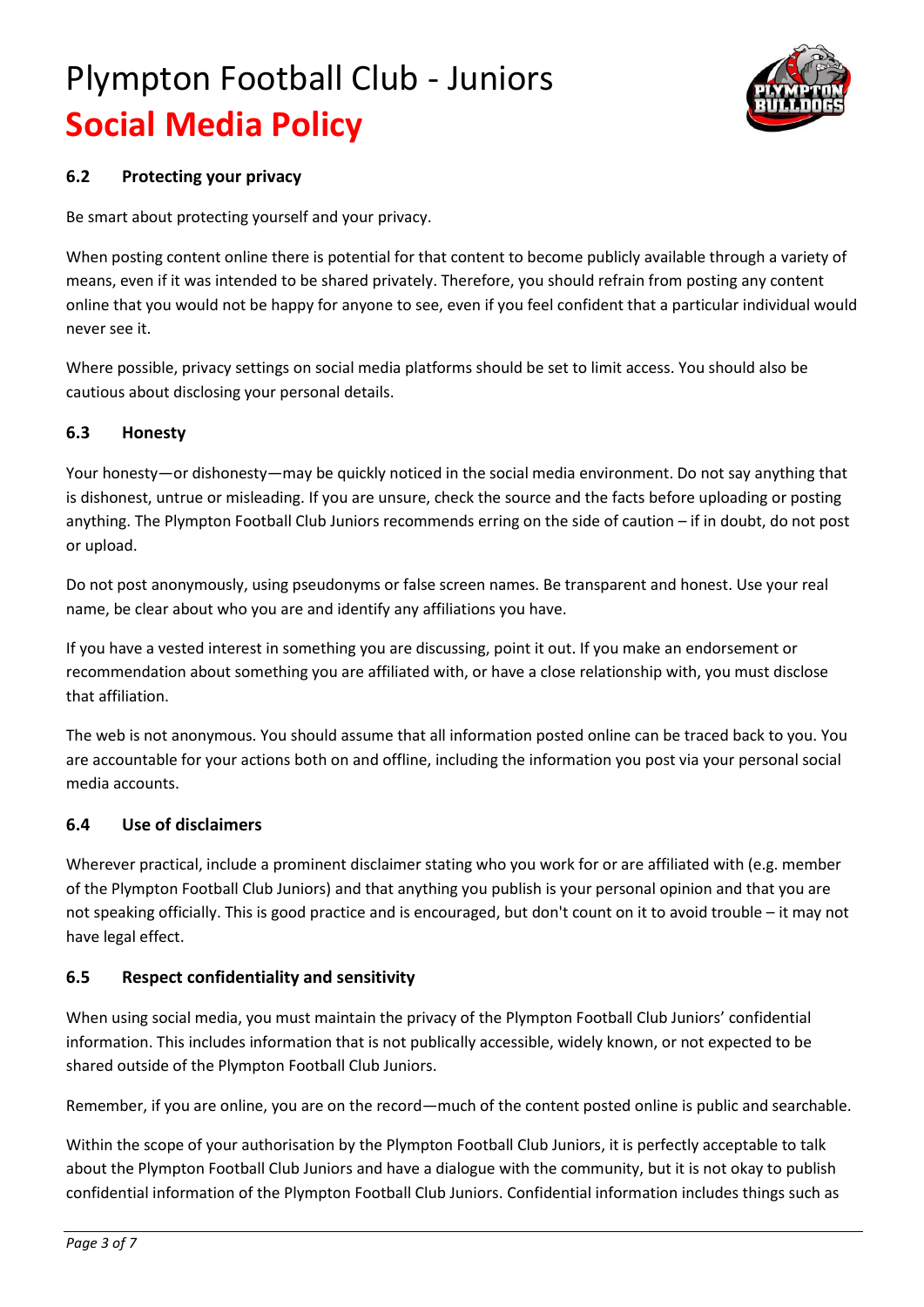

details about litigation, unreleased information and unpublished details including but not limited to our teams, coaches, volunteers, officials, members, players, parents, coaching practices, financial information and trade secrets.

When using social media you should be considerate to others and should not post information when you have been asked not to, or where consent has not been sought and given. You must also remove information about another person if that person asks you to do so.

Permission should always be sought if the use or publication of information is not incidental, but directly related to an individual. This is particularly relevant to publishing any information regarding minors. In such circumstances, parental or guardian consent is mandatory.

### **6.6 Gaining permission when publishing a person's identifiable image**

You must obtain express permission from an individual to use a direct, clearly identifiable image of that person.

You should also refrain from posting any information or photos of a sensitive nature. This could include accidents, incidents or controversial behaviour.

In every instance, you need to have consent of the owner of copyright in the image.

### **6.7 Complying with applicable laws**

Do not post or link to content that contains illegal or indecent content, including defamatory, vilifying or misleading and deceptive content.

### **6.8 Abiding by copyright laws**

It is critical that you comply with the laws governing copyright in relation to material owned by others and the Plympton Football Club Juniors' own copyrights and brands.

You should never quote or use more than short excerpts of someone else's work, and you should always attribute such work to the original author/source. It is good practice to link to others' work rather than reproduce it.

### **6.9 Discrimination, sexual harassment and bullying**

The public in general, and the Plympton Football Club Juniors' players, volunteers and members, reflect a diverse set of customs, values and points of view.

You must not post any material that is offensive, harassing, discriminatory, embarrassing, intimidating, sexually explicit, bullying, hateful, racist, sexist or otherwise inappropriate.

When using social media you may also be bound by the Plympton Football Club Juniors' values and Member Protection Policy, and Code of Conduct.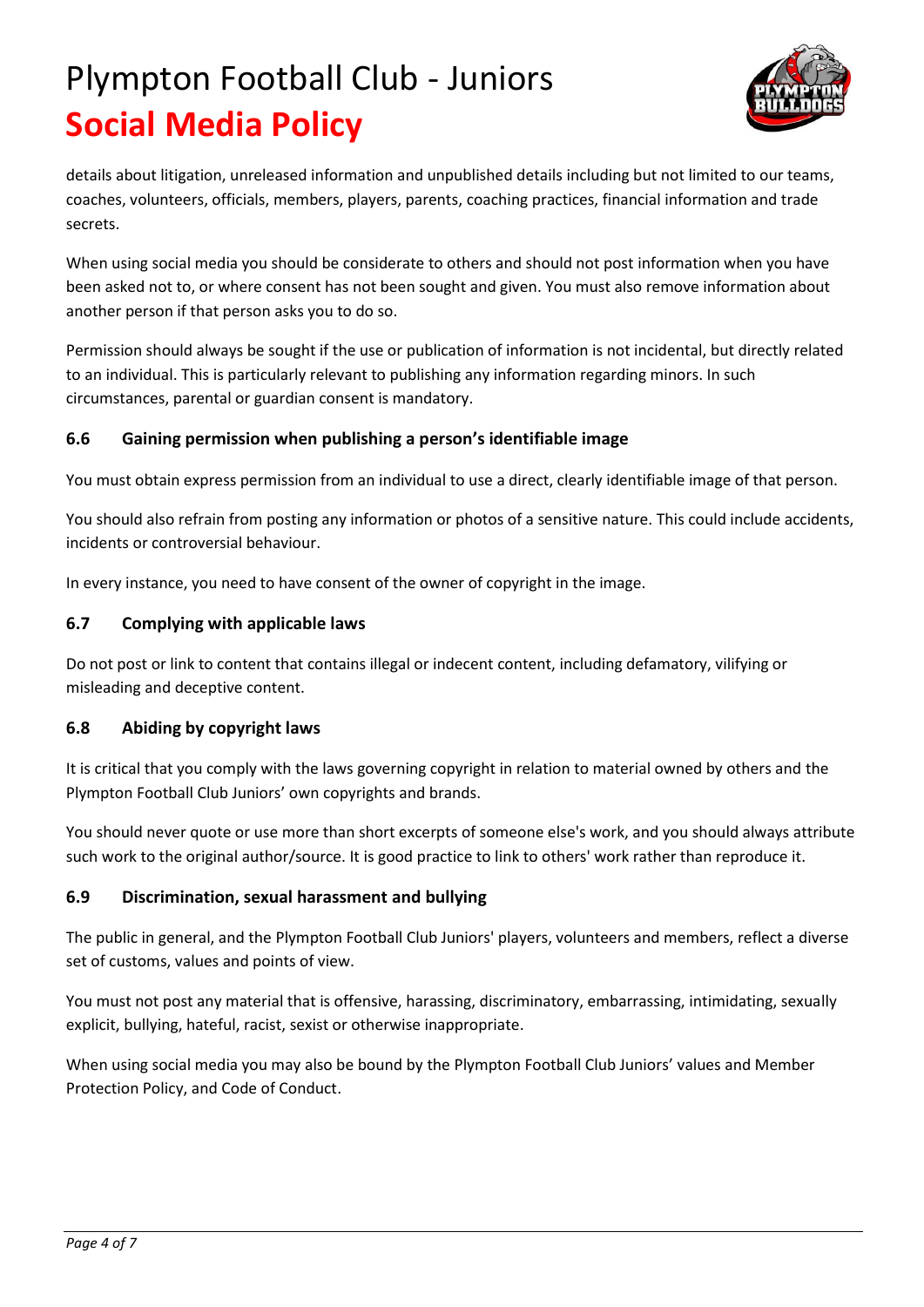

#### **6.10 Avoiding controversial issues**

Within the scope of your authorisation by the Plympton Football Club Juniors, if you see misrepresentations made about the Plympton Football Club Juniors in the media, you may point that out to the Junior Football Director or committee member. Always do so with respect and with the facts. If you speak about others, make sure what you say is based on fact and does not discredit or belittle that party.

#### **6.11 Dealing with mistakes**

If the Plympton Football Club Juniors makes an error while posting on social media, be up front about the mistake and address it quickly. If you choose to modify an earlier post, make it clear that you have done so. If someone accuses the Plympton Football Club Juniors of posting something improper (such as their copyrighted material or a defamatory comment about them), address it promptly and appropriately and if necessary, seek legal advice.

#### **6.12 Conscientious behaviour and awareness of the consequences**

Keep in mind that what you write is your responsibility, and failure to abide by these guidelines could put your involvement at the Plympton Football Club Juniors at risk.

You should always follow the terms and conditions for any third-party sites in which you participate.

#### **6.13 Branding and intellectual property of the Plympton Football Club Juniors**

You must not use any of the Plympton Football Club Juniors' intellectual property or imagery on your personal social media without prior approval from the Junior Football Director.

The Plympton Football Club Juniors' intellectual property includes but is not limited to:

- trademarks
- logos
- slogans
- official photography (as licenced)
- imagery which has been posted on the Plympton Football Club Juniors official social media sites or website.

You must not create either an official or unofficial Plympton Football Club Juniors presence using the organisation's trademarks or name without prior approval from the Junior Football Director.

You must not imply that you are authorised to speak on behalf of the Plympton Football Club Juniors unless you have been given official authorisation to do so by the Junior Football Director.

Where permission has been granted to create or administer an official social media presence for the Plympton Football Club Juniors, you must adhere to this policy.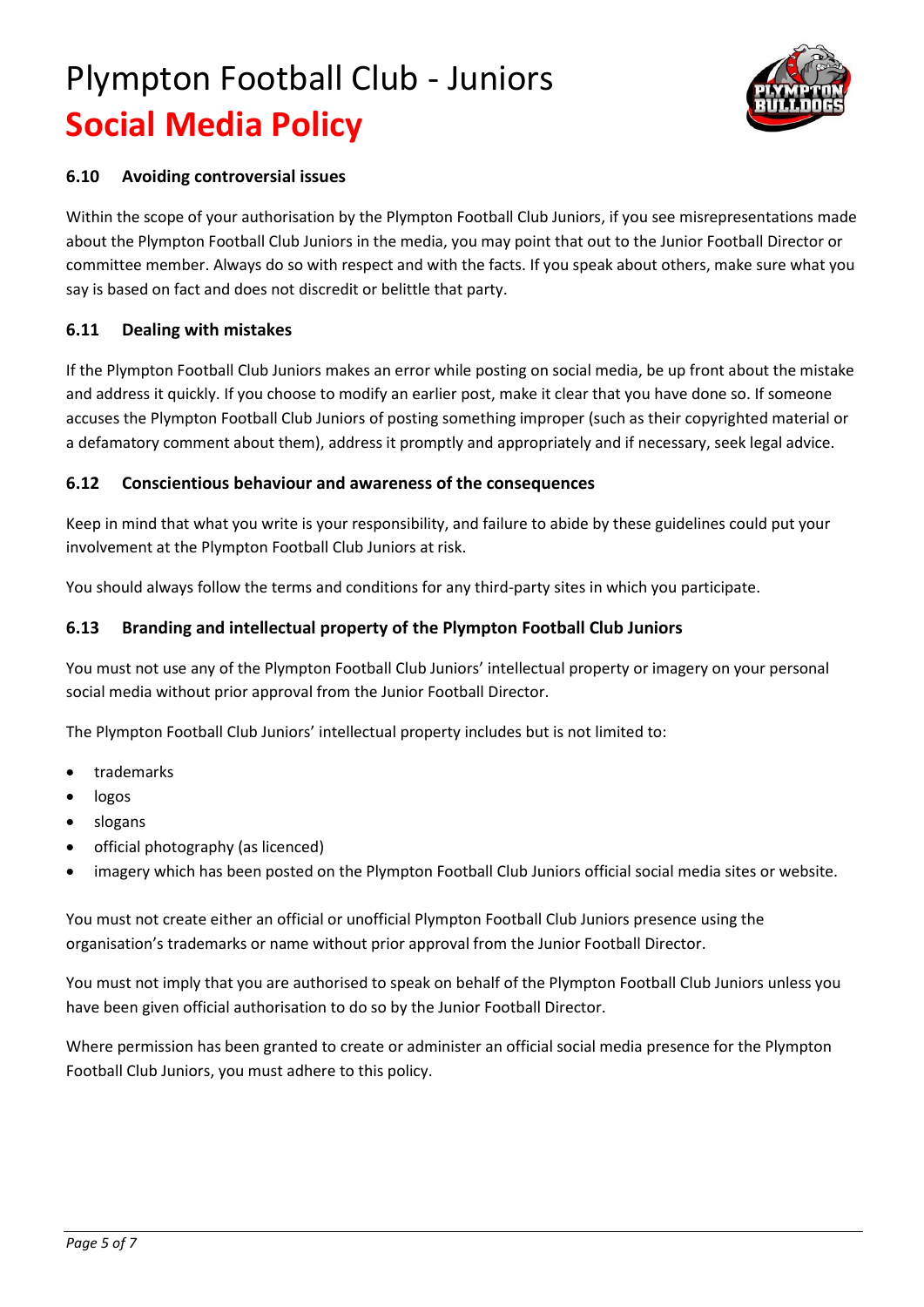

## **7. Policy breaches**

Breaches of this policy include but are not limited to:

- Using the Plympton Football Club Juniors' name, motto, crest and/or logo in a way that would result in a negative impact for the organisation, clubs and/or its members.
- Posting or sharing any content that is abusive, harassing, threatening, demeaning, defamatory or libellous.
- Posting or sharing any content that includes insulting, obscene, offensive, provocative or hateful language.
- Posting or sharing any content, which if said in person during the playing of the game would result in a breach of the rules of the game.
- Posting or sharing any content in breach of the Plympton Football Club Juniors' Member Protection Policy.
- Posting or sharing any content that is a breach of any state or Commonwealth law.
- Posting or sharing any material to our social media channels that infringes the intellectual property rights of others.
- Posting or sharing material that brings, or risks bringing the Plympton Football Club Juniors, its affiliates, its sport, its officials, members or sponsors into disrepute. In this context, bringing a person or organisation into disrepute is to lower the reputation of that person or organisation in the eyes of the ordinary members of the public.

## **8. Reporting a breach**

If you notice inappropriate or unlawful content online relating to the Plympton Football Club Juniors or any of its members, or content that may otherwise have been published in breach of this policy, you should report the circumstances immediately to the Junior Football Director or a Committee Member. Contact details are provided on the club website.

Further information about reporting breaches:

- For a complaint about the misuse of social media relating to a match or competition that occurs either prior to, during, or after a game; refer to the Team Manager or Match Day Official.
- For a complaint about the misuse of social media that is general in nature and/or ongoing and does not apply to a particular game; refer to the Member Protection Policy.

## **9. Investigation**

Alleged breaches of this social media policy may be investigated according to the Plympton Football Club Juniors' Member Protection Policy.

Where it is considered necessary, the Plympton Football Club Juniors may report a breach of this social media policy to Police.